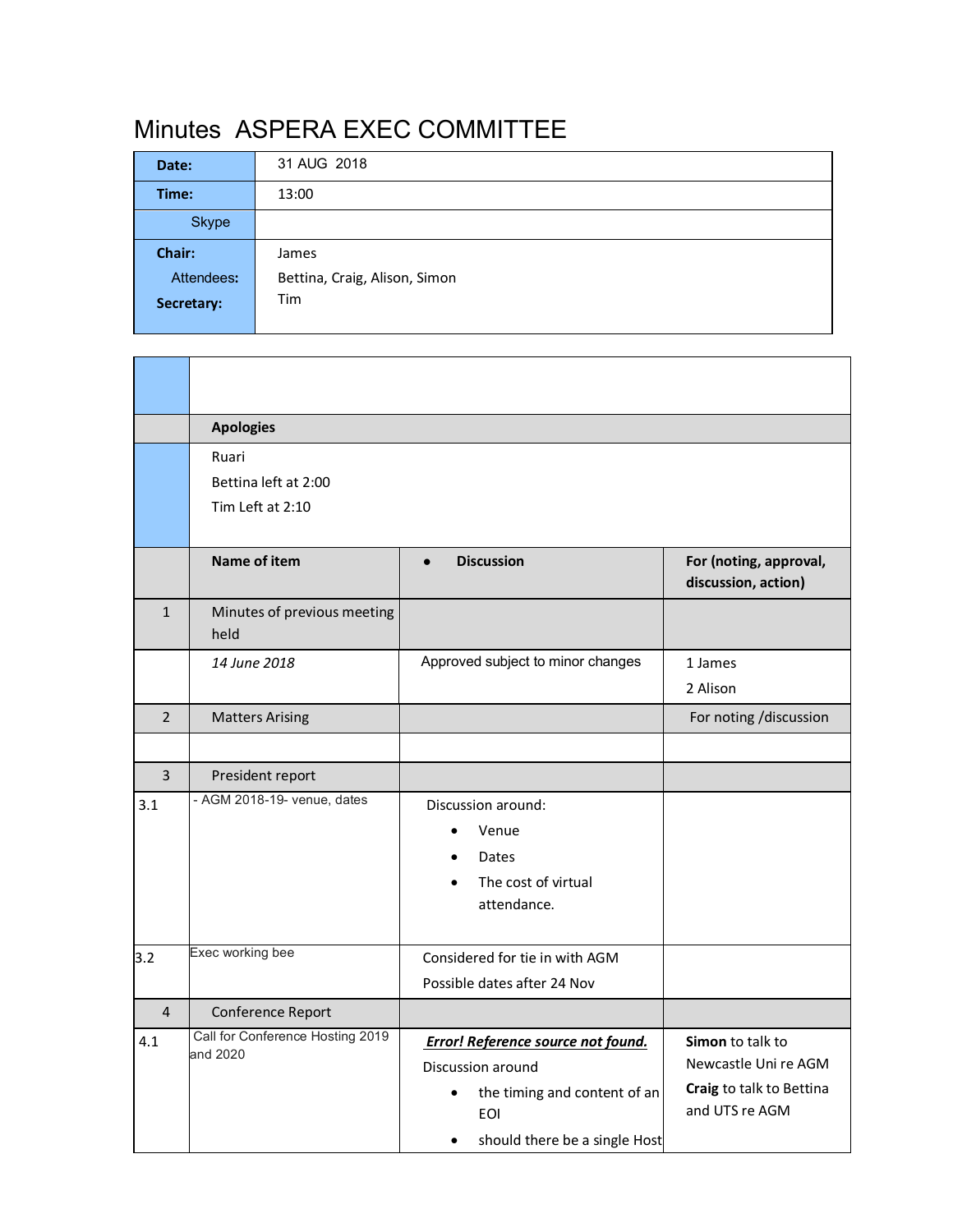|     |                                        | / ASPERA Agreement or                                                      |                           |
|-----|----------------------------------------|----------------------------------------------------------------------------|---------------------------|
|     |                                        | options                                                                    |                           |
|     |                                        | possible venues                                                            |                           |
|     |                                        | Simon noted that an AGM may be                                             |                           |
|     |                                        | very procedural with a limited                                             |                           |
|     |                                        |                                                                            |                           |
|     |                                        | purpose.                                                                   |                           |
|     |                                        | James suggested a narrow cast EOI                                          |                           |
|     |                                        | for the AGM host                                                           |                           |
| 4.2 | 2018 Post-Conference report -<br>event | James referred to Nicolette's report.                                      |                           |
|     |                                        | Noted that it was useful feedback for                                      |                           |
|     |                                        | future conference organisers.                                              |                           |
|     |                                        | Short discussion about catering                                            |                           |
|     |                                        | numbers always being uncertain and                                         |                           |
|     |                                        | that numbers should be a last-minute                                       |                           |
|     |                                        | consideration.                                                             |                           |
|     |                                        | Short discussion of the advisability of                                    |                           |
|     |                                        | early bird discounts to help with                                          |                           |
|     |                                        | catering uncertainty.                                                      |                           |
|     |                                        | Further discussion of the ASPERA /                                         |                           |
|     |                                        | Conference relationship.                                                   |                           |
|     |                                        | James noted and Tim                                                        |                           |
|     |                                        | confirmed that the                                                         |                           |
|     |                                        | Constitution requires                                                      |                           |
|     |                                        | ASPERA delegate comps.                                                     |                           |
|     |                                        | Craig suggested that ASPERA                                                |                           |
|     |                                        | provide the float whilst the                                               |                           |
|     |                                        | Conference Convener                                                        |                           |
|     |                                        | invoices ASPERA                                                            |                           |
|     | 2018 Post-Conference report -          |                                                                            |                           |
| 4.3 | publications                           | TIM (SECRETARY) LEFT THE MEETING<br>Simon continues the minutes            |                           |
|     |                                        |                                                                            |                           |
|     |                                        | CRAIG: Most revised papers now in.<br>Team to look at them over the next 2 |                           |
|     |                                        | weeks. There are approx 16, too many                                       |                           |
|     |                                        | for Refractory (max 10), so the team is                                    |                           |
|     |                                        | looking at how to give everyone a                                          |                           |
|     |                                        | publication opportunity.                                                   |                           |
|     |                                        |                                                                            |                           |
| 5   | <b>Education Report</b>                |                                                                            |                           |
| 5.1 | Teaching and Learning Sub-             |                                                                            | ACTION: Tim to pull       |
|     | Committee                              |                                                                            | together a summary of the |
|     |                                        |                                                                            | online discussion.        |
|     |                                        |                                                                            |                           |
| 6   | Research                               |                                                                            |                           |
|     |                                        | Craig updated the meeting about                                            |                           |
|     |                                        | Sightlines                                                                 |                           |